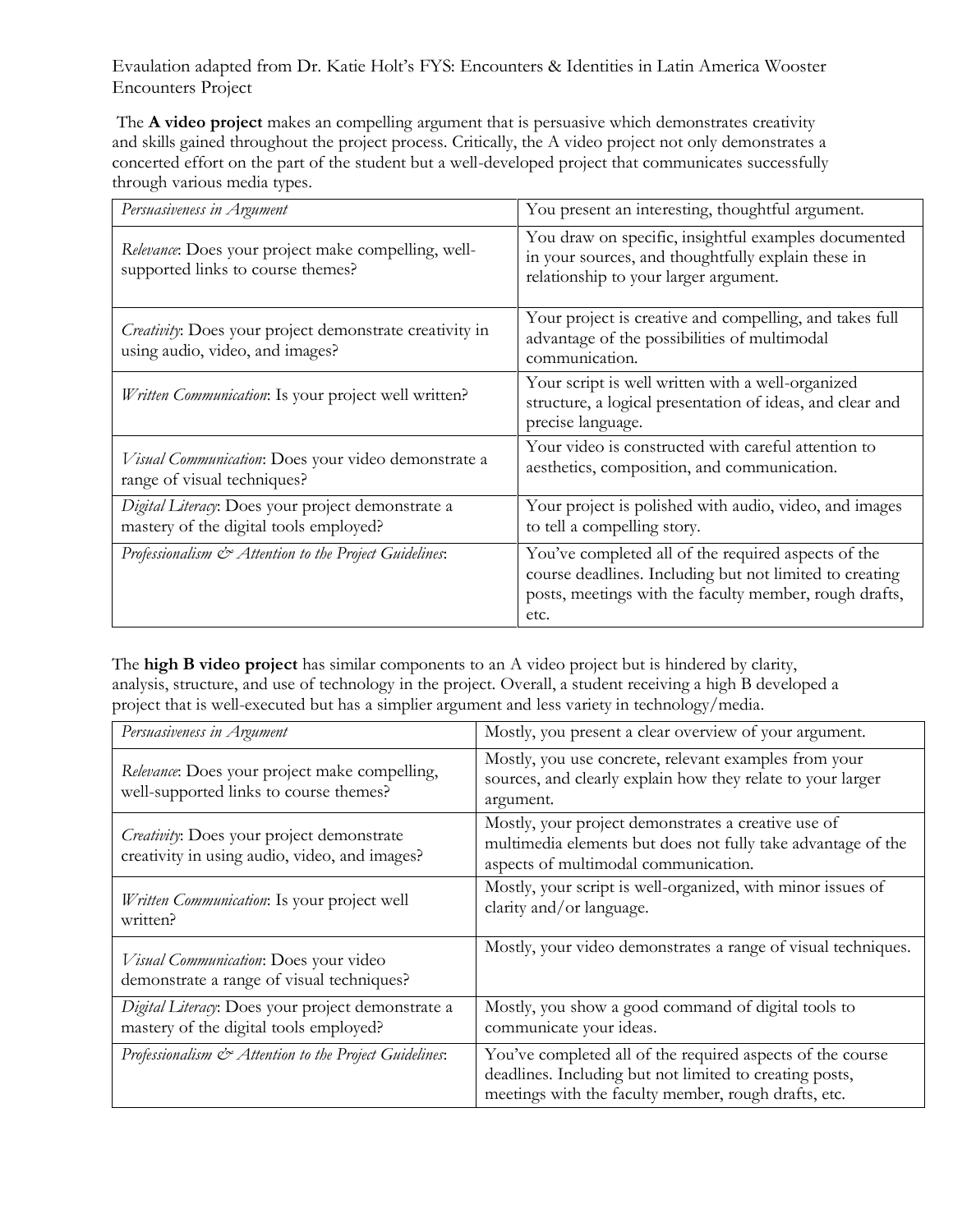Evaulation adapted from Dr. Katie Holt's FYS: Encounters & Identities in Latin America Wooster Encounters Project

The **B video project** addresses the overall assignment and attempts to create a compelling project with a complex argument. The B video project,though, is hindered by clarity, analysis, structure, use of technology, and overall execution of the project.

| Persuasiveness in Argument                                                                  | Your argument is lacking in clarity, analysis, and overall<br>structure but a strong attempt was made to provide one.                                                                         |
|---------------------------------------------------------------------------------------------|-----------------------------------------------------------------------------------------------------------------------------------------------------------------------------------------------|
| Relevance: Does your project make compelling,<br>well-supported links to course themes?     | You use a limited varity of sources and examples.<br>Sometimes the connections to course themes are not always<br>apparent.                                                                   |
| Creativity: Does your project demonstrate<br>creativity in using audio, video, and images?  | Your project utilizes a number of audio, video, and images<br>but they lack in variety. Your project could have<br>demonstrated greater creative use of these elements within<br>the project. |
| Written Communication: Is your project well<br>written?                                     | Overall, your script is well written but in areas it is<br>hindered by the structure, the presentation of ideas, and<br>your language.                                                        |
| Visual Communication: Does your video<br>demonstrate a range of visual techniques?          | Your video overall is satisfactory in details in aesthetics,<br>composition, and communication.                                                                                               |
| Digital Literacy: Does your project demonstrate a<br>mastery of the digital tools employed? | Your project could have used finer details in utilizing audio,<br>video, and images to tell a compelling story.                                                                               |
| Professionalism $\mathcal{Q}$ Attention to the Project Guidelines:                          | You've completed all of the required aspects of the course<br>deadlines. Including but not limited to creating posts,<br>meetings with the faculty member, rough drafts, etc.                 |

The **low B video project** demonstrates an effort to address the overall assignment but the argument is underdeveloped and is overall laking in analysis and interpretation.

| Persuasiveness in Argument                                                                  | Your argument is underdeveloped and is overall lacking in<br>analysis and interpretation.                                                                     |
|---------------------------------------------------------------------------------------------|---------------------------------------------------------------------------------------------------------------------------------------------------------------|
| Relevance: Does your project make compelling,<br>well-supported links to course themes?     | You draw on some specific examples documented in your<br>sources but it lacks the interpretation to explain these in<br>relationship to your larger argument. |
| Creativity: Does your project demonstrate<br>creativity in using audio, video, and images?  | Your project demonstrates some creativity but does not<br>take full advantage of the possibilities of multimodal<br>communication.                            |
| Written Communication: Is your project well<br>written?                                     | Your script overall is logical but often jumps from one<br>point to the next. The argument is simplistic and<br>demonstrates a predicable structure.          |
| Visual Communication: Does your video<br>demonstrate a range of visual techniques?          | Your video demonstrates some visual techniques but<br>otherwise is basic.                                                                                     |
| Digital Literacy: Does your project demonstrate a<br>mastery of the digital tools employed? | Your project attempts to make a compelling story but the<br>project demonstrates a lack of mastry of the tools in<br>multiple areas.                          |
| Professionalism & Attention to the Project Guidelines:                                      | You've completed most of the required aspects of the<br>course deadlines but have missed one or two assignments.                                              |